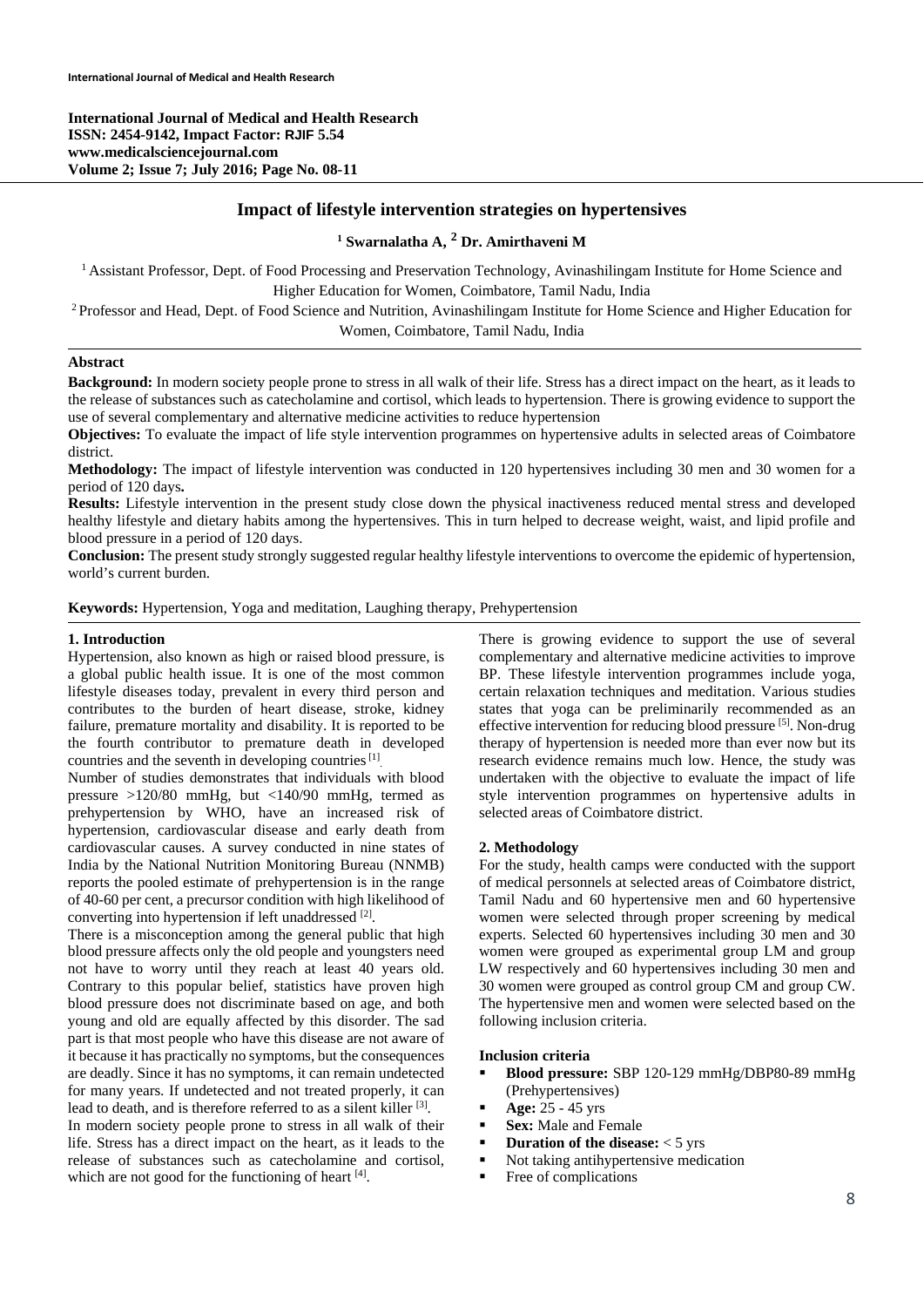### Willingness to participate in feeding trials

Many studies revealed that physical inactivity, stress and dietary pattern were main risk factors for hypertension. Hence for the study, the lifestyle intervention was planned systematically by including yoga asanas, meditation, breathing exercises, laughing therapy and nutrition education intended to increase the physical exercise, reduce the stress and improve the dietary pattern of hypertensives. Before beginning the intervention, the selected hypertensives were oriented on the importance of lifestyle modification strategies, its health benefits and the consequent analysis parameters. Written consent was obtained from the experimental and control groups. Training on lifestyle intervention strategies were given to the experimental groups by a professional trainer from reputed institute.

The training was given on simple yoga asanas in sitting, standing, kneeling, prone and supine positions, breathing exercise (pranayama) and meditation. They also instructed to simulate laughter for 45 seconds to one minute, beyond the typical burst of laughter, which was followed by deep breathing and gentle stretching. The training was given for a period of 4 days, 2hrs/day. After the training period, they were instructed to practice the same for 45 minutes/day for at least 6 days in a week, for a period of 120 days. This was thoroughly monitored by the investigator and trainer regularly.

Nutrition education was given to the experimental groups by using specially prepared booklet, pamphlet and presentation of slides, group discussions and personal counselling on the causes, complication of hypertension, importance of healthy eating habit, significance of physical exercise and other associated factors which favored blood pressure reduction.

The experimental groups were instructed to record their daily food intake, day and duration of yoga practiced and it was well monitored by the investigator along with the yoga expert.

The control groups did not receive any training or nutrition education. Regular blood pressure measured was recorded for the experimental groups and control groups weekly once by the investigator. The impact of lifestyle intervention was assessed through blood pressure, anthropometric measurements and bio-chemical parameters.

#### **2.1 Statistical analysis**

The data were systematically consolidated, tabulated and analysed using statistical package for the social sciences, version 17. All data were expressed as Mean+SD, Student's ttest was performed for experimental and control groups. Correlation analysis was done for different parameters.

### **3. Results and Discussions**

The impact of lifestyle intervention on hypertensive adults was analysed and the results were given below.

## **3.1 Impact on Anthropometric measurements 3.1.1 Weight**

The impact of lifestyle intervention on weight is illustrated in Figure –1.



**Fig 1:** Impact of lifestyle intervention on weight

From the figure it is cleared that initially both experimental and control groups were found to have weight more than their reference value. At the end of lifestyle intervention period, it was good to note that the experimental groups who were under lifestyle intervention showed a significant decrease in weight whereas it was not seen in control groups who were not followed any lifestyle modification strategies. The weight reduction in the experimental groups was found to be 5.27 kg in group LM and 4.80 kg in group LW. In converse with the experimental groups, the control groups recorded an increment of 0.52 kg and 0.54 kg in group CM and group CW.

# **3.1.2 Prevalence of overall obesity**

Table 1: states the impact of lifestyle intervention on prevalence of overall obesity.

|                                            |                   |       | Experimental groups $(N=60)$ |       | Control groups $(N=60)$ |       |                   |       |  |
|--------------------------------------------|-------------------|-------|------------------------------|-------|-------------------------|-------|-------------------|-------|--|
| <b>Body Mass Index (BMI)</b>               | Group LM $(n=30)$ |       | Group LW $(n=30)$            |       | Group $CM$ (n=30)       |       | Group $CW$ (n=30) |       |  |
|                                            | <b>Initial</b>    | Final | <b>Initial</b>               | Final | <b>Initial</b>          | Final | <b>Initial</b>    | Final |  |
| Normal (18.5 to 22.9)                      | 23                | 56    | Nil                          | Nil   |                         | Nil   | 10                | 10    |  |
| At risk of obesity $(23 \text{ to } 24.9)$ |                   |       | 23                           | 80    |                         | 40    | .67               | 70    |  |
| Obesity stage $-I$ (25 to 29.9)            | 27                | 30    | 64                           |       | 37                      | 37    |                   | 10    |  |
| Obesity stage $-II$ (>30)                  | 23                |       | 13                           |       | 23                      | 23    | 10                | 10    |  |

**Table 1:** Impact of lifestyle intervention on overall prevalence of obesity (in percent)

At the beginning of the study, Obesity stage-I was more prevalent among all the groups except group CM. At the end of lifestyle intervention, it was pleasant to note that the obesity was found to reduce in the experimental groups where as it was not seen in control groups. In group LM, prehypertensives with normal BMI was increased to 56 per cent and obesity stage –II and at risk of obesity was reduced to seven per cent. It might be due to the migration of obesity II and at risk of obesity towards their subsequent lower risk groups at the end. Even in group LW, obesity stage-I was reduced from 64 per cent to 17 at the end of intervention whereas in control group not much changes was noticed with respect to overall obesity.

#### **3.2 Blood Pressure**

Impact of lifestyle intervention on blood pressure is depicted in Table -2.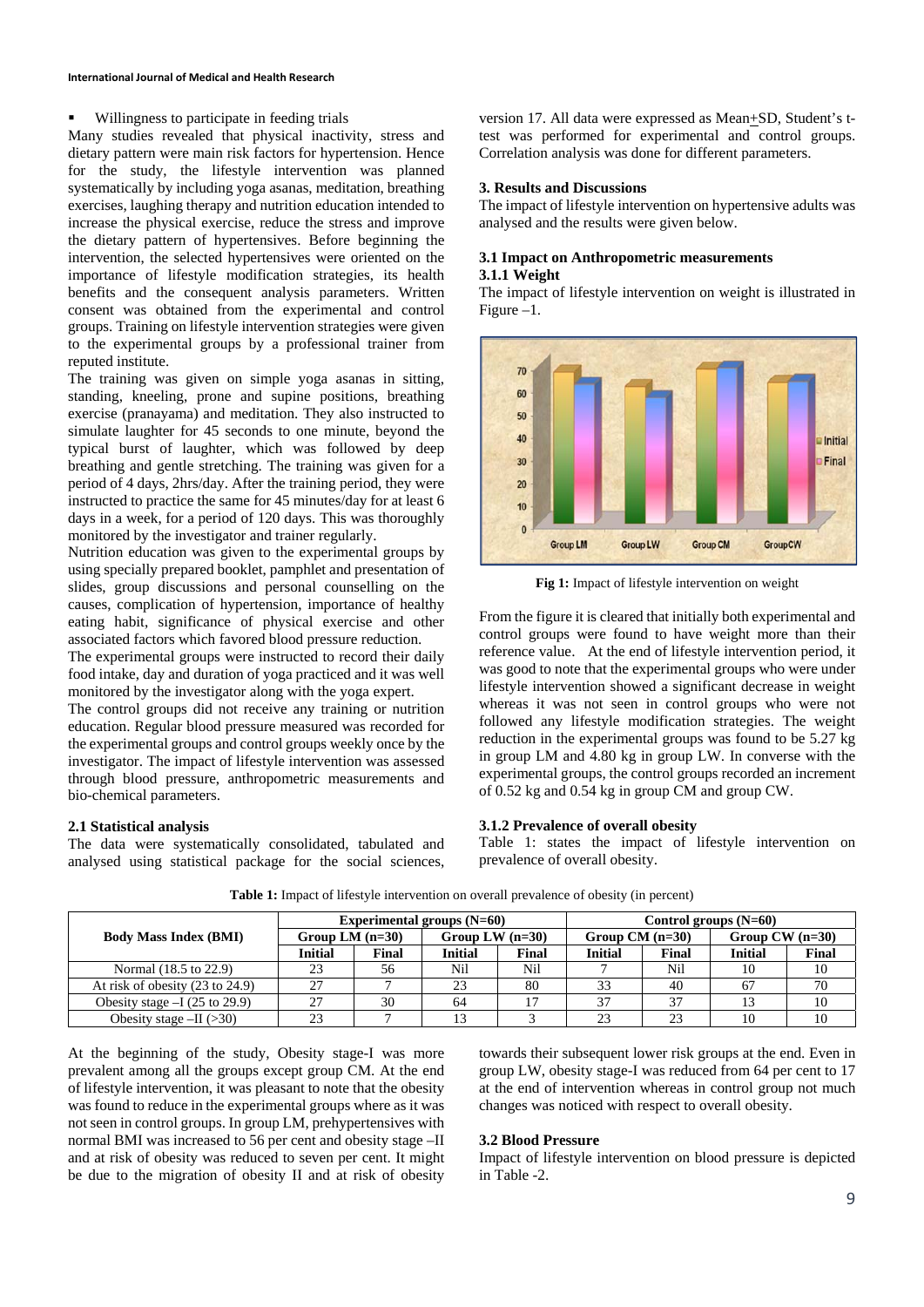| <b>Experiment groups (EX)</b>                                                                                             |                      |                   |                              | Control groups (CT) |              |                      |                 |                   |                    |           |  |  |
|---------------------------------------------------------------------------------------------------------------------------|----------------------|-------------------|------------------------------|---------------------|--------------|----------------------|-----------------|-------------------|--------------------|-----------|--|--|
| <b>Blood</b>                                                                                                              | Mean (mm $Hg$ ) + SD |                   |                              |                     | <b>Blood</b> | Mean (mm $Hg$ ) + SD | t-value         | <b>EX vs CT</b>   |                    |           |  |  |
| pressure                                                                                                                  | Initial              | Final             | t-value<br><b>Mean Diff.</b> |                     | pressure     | <b>Initial</b>       | Final           | <b>Mean Diff.</b> |                    | (t-value  |  |  |
| $(\mathbf{mm} \ \mathbf{Hg})$<br>$LM$ (n=30)                                                                              |                      |                   |                              |                     | (mm Hg)      | $CM$ (n=30)          |                 |                   |                    |           |  |  |
| <b>SBP</b>                                                                                                                | $130.63 + 4.02$      | $122.33 + 3.67$   | $-8.3 + 1.29$                | $35.23**$           | <b>SBP</b>   | $134.50 + 3.68$      | $135.03 + 3.71$ | $0.57 + 1.91$     | 1.62 <sup>NS</sup> | $21.10**$ |  |  |
| <b>DBP</b>                                                                                                                | $83.5 + 2.71$        | $79.03 + 2.28$    | $-4.47 + 1.25$               | $19.54**$           | <b>DBP</b>   | $83.97 + 2.26$       | $84.27 + 2.42$  | $0.30 + 1.24$     | 1.33 <sup>NS</sup> | 14.84**   |  |  |
| LW $(n=30)$                                                                                                               |                      |                   |                              |                     |              |                      | $CW$ (n=30)     |                   |                    |           |  |  |
| <b>SBP</b>                                                                                                                | $129.50 + 5.16$      | $120.90 + 4.67$   | $-8.60 + 1.38$ 34.14**       |                     | <b>SBP</b>   | $131.87 + 5.22$      | $132.57 + 5.32$ | $0.70 + 2.72$     | $1.41^{NS}$        | $16.71**$ |  |  |
| <b>DBP</b>                                                                                                                | $83.50 + 3.62$       | $79.37 + 3.76$    | $4.13 + 1.31$                | $17.33**$           | <b>DBP</b>   | $82.67 + 3.30$       | $83.07 + 3.64$  | $0.40 + 1.38$     | 1.59 <sup>NS</sup> | 13.07**   |  |  |
| $\mathcal{A}$ and $\mathcal{A}$ and $\mathcal{A}$ and $\mathcal{A}$ and $\mathcal{A}$ and $\mathcal{A}$ and $\mathcal{A}$ | $\sim$ 0.011         | 1.370.37.01.01.01 |                              |                     | $\sim$       |                      |                 |                   |                    |           |  |  |

**Table 2:** Impact of lifestyle intervention on blood pressure level

*\*\*Significant at (p<0.01) level NS –Not Significant EX- Experimental CT- Control*

At the initial stage, the highest SBP/DBP was recorded by the control group CM compare to other groups. At the end of lifestyle interventions, the experimental group LM showed a decrease in SBP from 130.63 mm Hg to 122.33 mm Hg and reduction in DBP from 83.5 mm Hg to 79.03 mm Hg.

In group LW, the depletion was from 129.5 mm Hg to 120.90 mm Hg in SBP and from 83.50 mm Hg to 79.37 in DBP. The decrease was found to be more in group LW (8.60 mm Hg) when compare to group LM (8.3 mm Hg). But with respect to DBP, group LM showed greater decrease (4.47 mm Hg) in comparison with group LW (4.13 mm Hg).

In control groups, elevation of were noticed in SBP level and DBP levels. The changes were found to be not significant in control groups whereas the changes in the experimental groups was noticed to be statistically significant.

In a prospective cohort study involving subjects with and without established coronary artery disease subjected to a course in yoga and meditation showed significant reductions in blood pressure, heart rate and body mass index (BMI). Interventional studies showed beneficial effects of pranayama and meditation practice for 15 days and 12 weeks in reducing systolic blood pressure, diastolic blood pressure irrespective of age, gender and BMI in normal individuals [6].

On par with the above statements, the favorable reduction in the experimental groups might be due to the cumulative effect of life style intervention strategies. Regular practice of yoga exercises, asanas, meditation and laughing therapy along with nutrition education might have brought changes in their physical and mental health thereby it resulted in blood pressure reduction. The stress and stress induced disorders like hypertension and angina are fast growing epidemics and bane of modern society. The holistic science of yoga is the best method for prevention as well as management of stress and stress induced disorders like hypertension. It was also

highlighted in the present study and can be concluded that lifestyle intervention had potential effect on blood pressure reduction and its associated risk factors. Hence, it could be adopted as one of the best non- pharmocological strategy to treat blood pressure irrespective of the age and sex.

# **3.3. Bio-chemical parameters**

## **3.3.1 Lipid Profile**

Impact of lifestyle modification on serum lipid profile is described in Table –3.

Many researches showed that hypertension and hypercholesterolemia aggravate the cardiovascular disease in individuals. Observation of the table reveals that the total cholesterol level of both the experimental and control group was noted within the reference value. Among the groups, group LM recorded the highest value (175.25 mg/dl) for total cholesterol, followed by group LW (166.39mg/dl), group CM (162.73 mg/dl) and group CW (156.33 mg/dl).

After the intervention period, the experimental groups recorded a reduction in the serum total cholesterol level whereas the control groups showed an increase. The experimental groups showed reduction by 17.08 mg/dl by group LM and 18.65 mg/dl by group LW. The fall was higher in group LW in comparison with group LM and both groups changes were found to be statistically significant.

The control groups showed an increase of 0.82 mg/dl and 0.99 mg/dl in group CM and group CW respectively. It was not statistically significant. When compared to control groups, the experimental groups outcome favored the health and showed the effectiveness of lifestyle modification strategies adopted by the experimental groups. The decrease in lipid profile seen in this present study was in agreement with the earlier studies results which showed a significant reduction in free fatty acids, LDL and an increase in HDL due to regular yoga practice [7,8].

| Serum lipid                  | <b>Experimental groups</b> |          |                                                                       |                   |            | Control groups |                     |                                                    |                    |                       | <b>EX Vs CT</b>                       |                    |                             |            |
|------------------------------|----------------------------|----------|-----------------------------------------------------------------------|-------------------|------------|----------------|---------------------|----------------------------------------------------|--------------------|-----------------------|---------------------------------------|--------------------|-----------------------------|------------|
| Group LM $(n=30)$<br>profile |                            |          |                                                                       | Group LW $(n=30)$ |            |                | Group $CM$ (n=30)   |                                                    |                    | Group $CW$ ( $n=30$ ) |                                       | (t-value)          |                             |            |
| <b>Desirable</b>             | Mean $(mg/dl) + SD$        |          |                                                                       |                   |            |                | Mean $(mg/dl)$ + SD |                                                    |                    |                       |                                       | <b>LIM</b> vs      | <b>LIW</b> vs               |            |
| level(mg/dl)                 | <b>Initial</b>             | Final    | t-value                                                               | <b>Initial</b>    | Final      | t-value        | Initial             | Final                                              | t-value            | <b>Initial</b>        | Final                                 | t-value            | <b>CTM</b>                  | <b>CTW</b> |
| <b>Total Cholesterol</b>     | 175.25                     | 158.17   | 49.18**                                                               | 166.39            | 147.74     | 28.47**        | 162.73              | 163.55                                             | $1.39^{NS}$        | 156.33                | 157.32                                | $0.42^{NS}$        | $1.24^{NS}$                 | $5.26**$   |
| $<$ 200                      | $+14.10$                   | $+13.98$ |                                                                       | $+5.79$           | $+5.65$    |                | $+16.67$            | $+17.02$                                           |                    | $+12.87$              | $+13.57$                              |                    |                             |            |
| LDL < 130                    | 96.44                      | 77.80    | $48.27**$                                                             | 86.96             | 67.02      | $30.02**$      | 87.83               | 88.97                                              | 1.50 <sup>NS</sup> | 77.62                 | 77.35                                 | 0.39 <sup>NS</sup> | $2.54**$                    | $6.94**$   |
|                              | $+15.14$                   | $+14.50$ |                                                                       | $+6.53$           | $\pm$ 5.50 |                |                     | $\pm 17.86$ $\pm 18.45$                            |                    | $+9.68$               | $+9.32$                               |                    |                             |            |
| HDL > 50                     | 46.71                      | 51.30    | 24.86**                                                               | 49.22             | 54.58      | $25.47**$      | 44.39               | 43.92                                              | $1.48^{NS}$        | 47.91                 | 47.84                                 | 0.24 <sup>NS</sup> | $5.16**$                    | $9.55**$   |
|                              | $+5.12$                    | ±4.96    |                                                                       | $+3.25$           | $+2.68$    |                | $+5.84$             | $\pm 6.06$                                         |                    | $+5.63$               | $+5.69$                               |                    |                             |            |
|                              | 160.5                      | 145.36   | $39.35**$                                                             | 151.06            | 130.66     | $33.41**$      | 152.50              | 153.30                                             | 1.20 <sup>NS</sup> | 156.33                | 157.32                                | 1.89 <sup>NS</sup> | 1.48 <sup>NS</sup>          | $9.77**$   |
| Triglyceride<150             | $+25.18$                   | $+25.00$ |                                                                       | $+7.36$           | $+6.29$    |                |                     | $+14.19$ $+15.34$                                  |                    | $+12.87$              | $+13.57$                              |                    |                             |            |
| VLDL <sub>30</sub>           | 32.1                       | 29.07    |                                                                       | 30.21             | 26.13      | $33.41**$      | 30.50               | 30.66                                              | 1.20 <sup>NS</sup> | 31.27                 | 31.46                                 | 1.89 <sup>NS</sup> | 1.48 <sup>NS</sup>          | $9.77**$   |
|                              | $+5.04$                    | $+5.00$  | $39.35**$                                                             | $+1.47$           | $+1.26$    |                | $+2.84$             | $+3.07$                                            |                    | $+2.57$               | $+2.71$                               |                    |                             |            |
| Decimble Lavel (NCED 2012)   |                            |          | $*$ KG $_{out}$ $f_{count}$ at $(n \times 0.01)$ $l$ <sub>ana</sub> l |                   |            |                | <b>ATC</b>          | $N_{\alpha t}$ $C_{\alpha \mu}$ ; $C_{\alpha \mu}$ |                    |                       | $EV$ $E_{\text{wa}}$ $\omega$ and $U$ |                    | $CT$ $C$ <sub>antua</sub> l |            |

**Table 3:** Impact of lifestyle intervention on serum lipid profile

Desirable Level (NCEP, 2012) *\*\*Significant at (p<0.01) level NS – Not Significant EX- Experimental CT- Control*